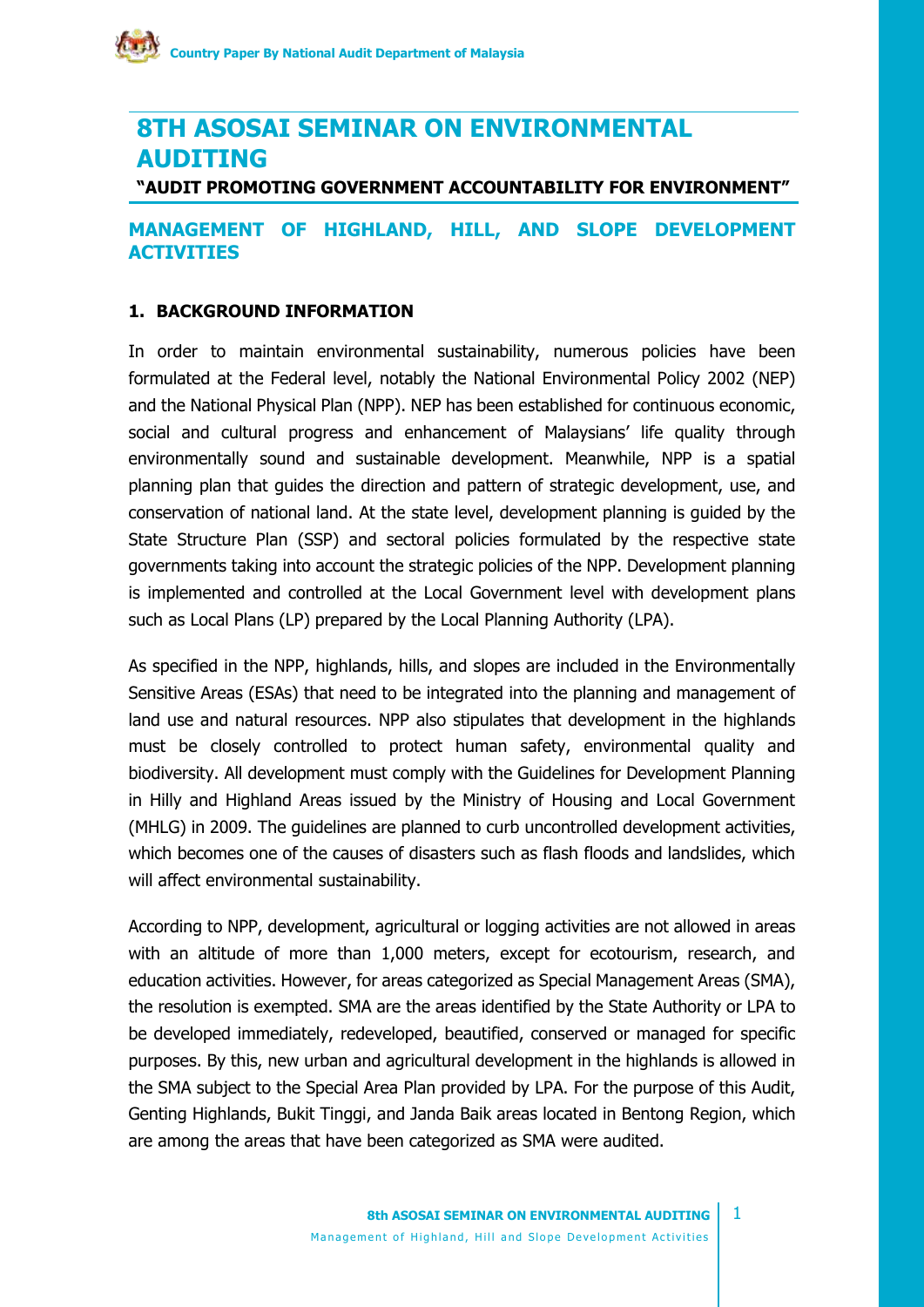

The Bentong district of 183,199 hectares is divided into three (3) regions, namely Bentong, Sabai, and Pelangai. The gradient classes and its sizes for Bentong district in 2018 are as shown in Figure 1.



**FIGURE 1: GRADIENT CLASS AREA IN BENTONG DISTRICT IN THE YEAR 2018**

Source : Draft of Local Planning for District Bentong, 2035 (Replacement) 2018

#### **2. IMPORTANCE OF THE TOPIC**

This Audit was carried out to improve the implementation management and monitoring of the Management of Development Activities for Highland, Hill and Slope Areas and Impact on the Environment. The impact of uncontrolled development activities has affected environmental sustainability, which has become one of the leading causes of natural disasters such as flash floods and landslides. Following are the media reports on natural disasters that have occurred in these areas.

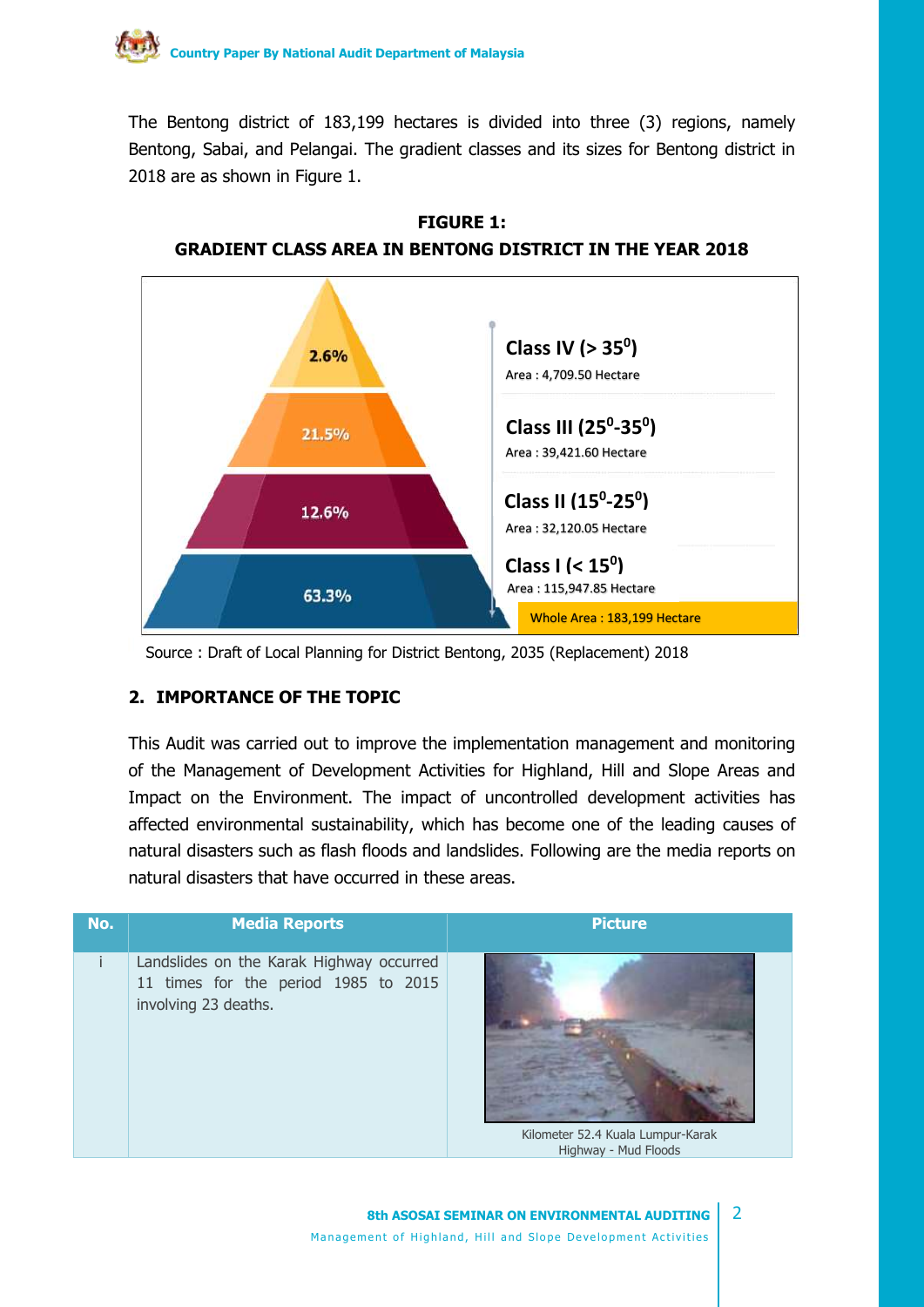| No. | <b>Media Reports</b>                                                                                                                                                                                             | <b>Picture</b>                                                                  |
|-----|------------------------------------------------------------------------------------------------------------------------------------------------------------------------------------------------------------------|---------------------------------------------------------------------------------|
| ji. | Mud floods at Kilometer 52.4 of the Kuala<br>Lumpur Karak Highway occurred due to an<br>overflow of water that washed away rubbish,<br>logs, and rocks from the area near Hutan<br>Lipur Lentang.                | Kilometer 52.4 Kuala Lumpur-Karak                                               |
| iii | Mud flood occured at Genting Premium<br>Outlet (GPO). The overflow of water coming<br>from the nearby hill area during heavy rains<br>caused the GPO and Awana Skyway areas to<br>halt for almost two (2) hours. | Highway - Mud Floods<br>Awana Skyway, Genting Highlands -<br>Mud Flood Incident |

#### **3. AUDIT OBJECTIVES**

The objective of the Audit is to assess whether development activities in the highlands, hills, and slopes in the Bentong district are managed efficiently and effectively to protect human safety and environmental quality.

#### **4. AUDIT METHODOLOGY**

Audit was performed by reviewing records, documents, and files as well as analyzing relevant data. Visits and physical inspections were conducted on development projects for settlement activities, Temporary Occupation Licenses (TOL) for the development of Agricultural Zones, forest use permits, and forest land development projects involving logging licenses. For site visits, the Audit sought the expertise of the Malaysian Space Agency (MYSA) to determine the site location and highland slope. Discussions and interviews were also held with officers and staff of relevant departments/agencies. In addition, an analysis was also conducted on the questionnaire responses related to the development and environmental activities received from residents.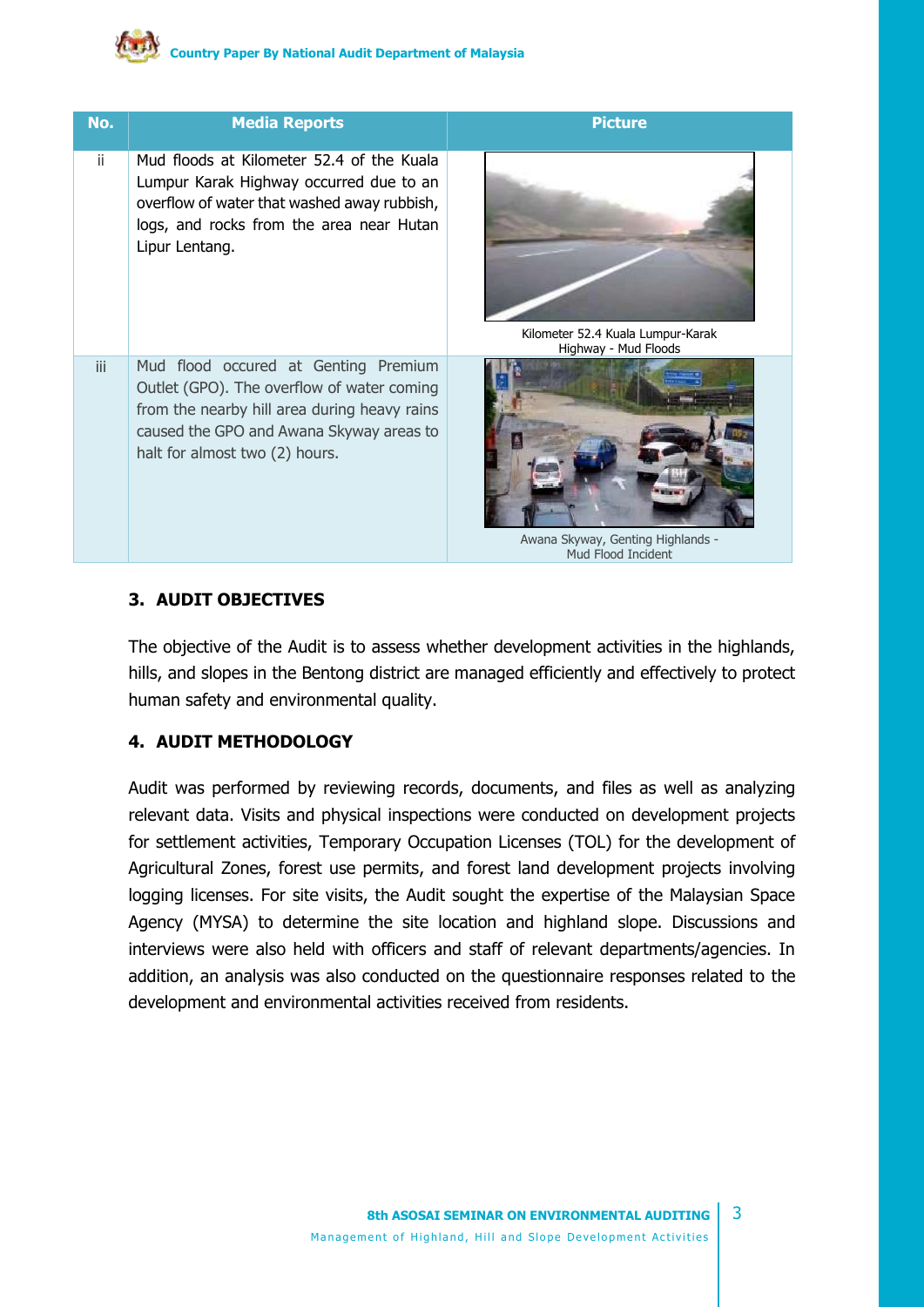# **5. AUDIT FINDINGS**

# **5.1 Output Achievement**

## **5.1.1. Land Use Area**

The Bentong District Local Plan (BDLP) 2007-2015 has set the proposed land use as 4,960.42 hectares (13%) for the built-up category and 33,162.51 hectares (87%) for the non-built-up category from the entire area of Genting Highlands, Bukit Tinggi, and Janda Baik. Proposed development activities in built-up areas include housing development activities; business and services/commercial; industrial; community institutions and facilities; transportation; infrastructure and utilities.

The Audit found that the current land use in the built saturation category in 2018 was 4.6% compared to 13% of the recommendations in the BDLP 2007-2015. Meanwhile, the current land use for the non-built-up category in 2018 was 95.4% compared to 87% as proposed by the BDLP 2007 – 2015. This shows that the aspiration of the Bentong Municipal Council (BMC) is to maintain the natural conditions in the SMA by controlling development activities in the Genting Highlands, Bukit Tinggi, and Janda Baik areas.

## **5.2. Outcome Achievement**

## **5.2.1. SMA Development Activities**

Development activities in the SMA need to be evaluated from time to time for improvement and lessons learned because of the risk of affecting the quality of raw water resources and being the cause of flash floods and landslides. The Audit found that the outcome evaluation of the development activities of the Bentong district SMA was never implemented because the indicators and measurement of outcome achievement were not being set by PLANMalaysia@Pahang, BMC, Bentong District and Land Office (BDLO), and Forestry Department (FD) of Bentong District. For this Audit, National Audit Department (NAD) had evaluated outcomes based on the three aspects that were taken into account as indicators of outcome achievements, namely economic contribution, environmental pollution, and the occurrence of natural disasters caused by development activities in highland areas.

Development activities in the SMAs have contributed a total of RM25.684 billion through the tourism sector and RM622.07 million through the agriculture sector. However, through Audit observation, land exploration and agriculture activities in the SMA were the contributing factors that caused water turbidity in the river to exceed the permitted Nephelometric Turbidity Unit (NTU) level and subsequently caused the closure of three (3) water plants in Bentong District for 163 times in the period of the year 2017 to 2019. In addition, the Pahang State Minerals and Geoscience Department (MGD) reported inefficient drainage systems in slope areas as the causes of landslides.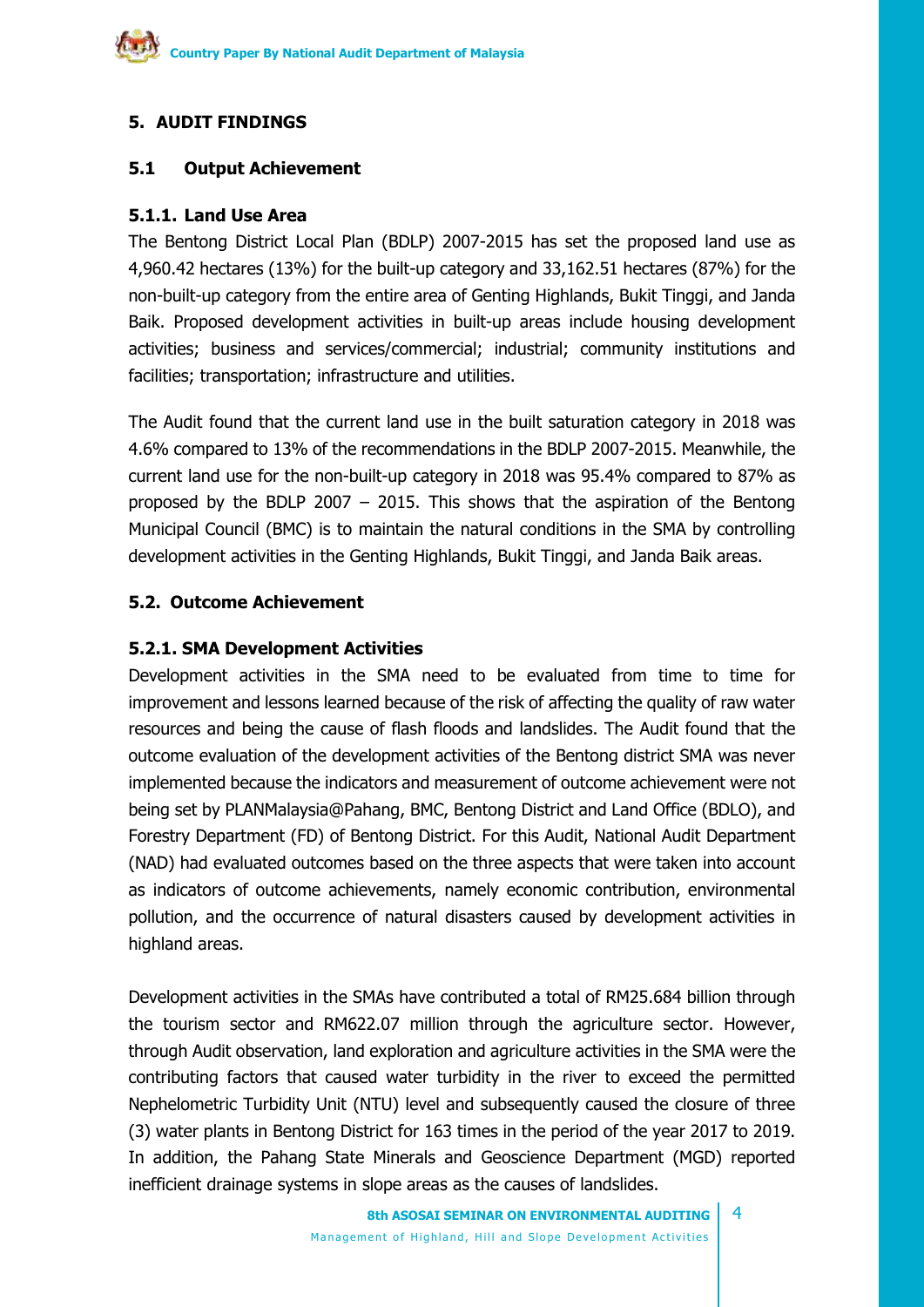# **Auditee Action after Audit reprimand:**

Remedial action has been taken by PLANMalaysia@Pahang, whereby several environmental and human safety indicators have been identified for inclusion in the latest BDLP.

#### **5.3. Development Activity Management**

#### **5.3.1. Development Outside Approved Areas (Class III)**

Development in highland areas with a slope of 26° to 35° (Class III) may be considered for approval after taking into account the Environmental Impact Assessment (EIA) Report. Audit review using satellite images and MYSA gradient map found that development components such as roads and drains have been built on Class III sloping areas as shown in **Picture 1** and **Picture 2**. Both projects have obtained EIA exemption from the Department of Environment (DOE) due to project components should not be included in the Class III area.





Bukit Tinggi, Bentong - Satellite Images Showing Development Implemented in Class III Areas



#### **Auditee Action after Audit reprimand:**

BMC took immediate action by reporting to the Board of Architects of Malaysia on the consultant's failure to report changes in project component areas to the Local Authority and DOE. In addition, NAD's auditing methodology of using MYSA satellite images has been taken into consideration by DOE as the regulator for verification and monitoring purposes.

# **5.3.2. Violation of EIA Approval Conditions**

The planning and design for development at the SMA should be in line with the recommendations of the technical department, while the developer should comply with the control measures outlined in the approved EIA report. Development in the Forestry Zone is subject to the National Forestry Policy to protect the environment and preserve biodiversity and genetic resources. During the Audit physical visit at the development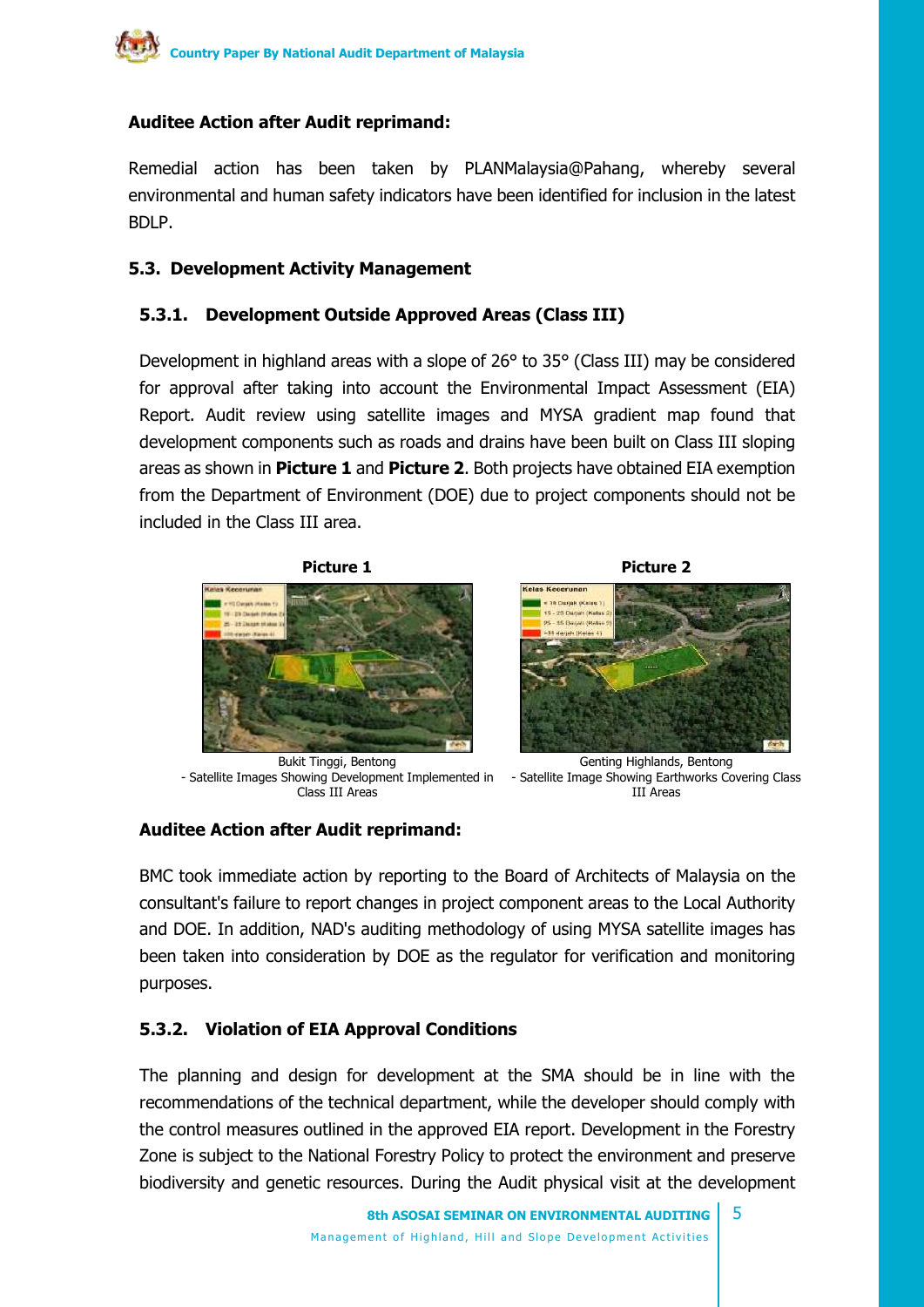activities of the settlement zone (tourism) and forestry zone, several conditions of EIA approval were not complied with by the developer as follows:

#### **a. Settlement Zone (Tourism)**

The approval conditions of the EIA Report stipulate that area boundary drains and sediment trap ponds should be provided to control surface runoff. The Audit physical visit at Bukit Tinggi development project found that the developer did not provide a sediment trap pond while the area boundary ditch was imperfectly made. Further details such as **Picture 3** and **Picture 4**.



- Sediment Trap Pond Area That Should Be Built



- Imperfect Area Boundary Drains Cause Soil Erosion and Unmaintained Rainwater Quality

Once the EIA Report is approved, the developer must submit the Environmental Management Plan (EMP) to the DOE before the earthworks begin. The Audit physical visit found that earthworks were carried out in the Genting Highlands area before the EMP was submitted to the Pahang State DOE, as shown in **Picture 5** and **Picture 6**.



- Construction Work Underway in Genting Highlands Area



- Construction Work Underway in Genting Highlands Area

The developer's failure to submit an EMP report and comply with EIA approval requirements, is at risk of causing soil erosion and landslides, unattended rainwater quality, and contamination of water resources. Appropriate mitigation measures to ensure environmental sustainability was not adequately taken by the developers.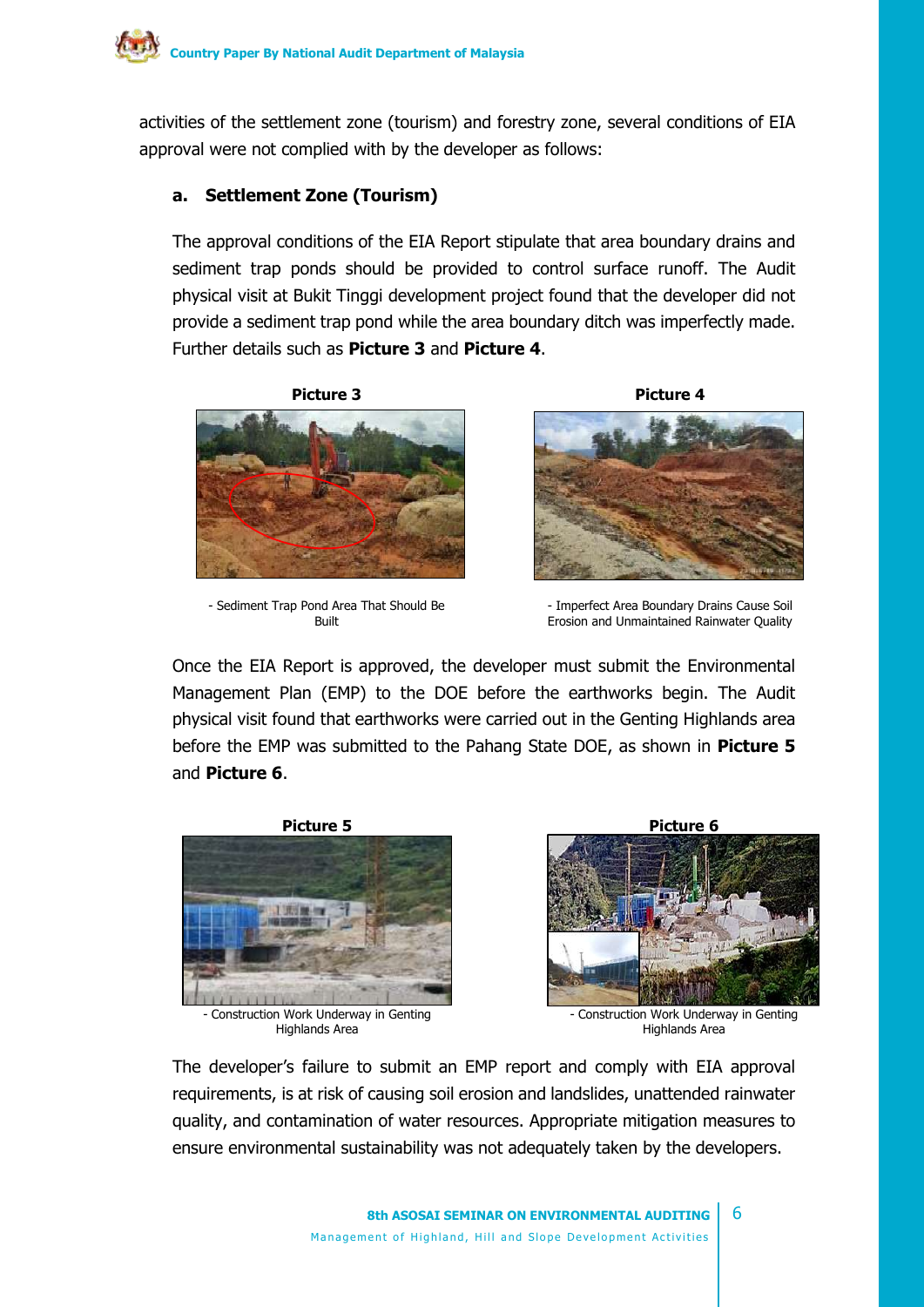### **b. Forestry Zone**

At the Electric Transmission Line Development Project in Bukit Tinggi and Janda Baik areas, the Audit found that the developer did not carry out temporary land closure/stabilization work as shown in **Picture 7** and **Picture 8**. In addition, the sediment trap ponds were not maintained, and the water quality discharged from the sediment trap ponds exceeded the specified reading, as well as the EMP documents were not in accordance with Best Management Practices (BMPs).





Temporary Soil Stabilization Not Done in Exposed Areas Transmission Line Project Causes Soil Erosion and Landslides

Uncontrolled forest development activities, especially in highland and sloping areas, negatively impact the environment such as soil erosion, landslides, and affect the quantity and quality of water catchment areas. This was due to the lack of accountability on the developer's part and the lack of work procedures detailing the need for joint monitoring of BMC and Pahang State DOE before the developer starts the groundwork.

#### **Auditee Action after Audit reprimand:**

Stop Work Order was issued immediately, and the developer was required to ensure that appropriate control measures were taken before the cessation was enforced. Developers were also given notice to ensure maintenance work is carried out based on BMPs. Further, DOE is also in the process of taking legal action against developers who violated EIA requirements and started earthworks before the EMP report is submitted.

# **5.3.3. Violation of Forest Use Permit Conditions**

The National Forestry Act 1984 states that no person may occupy or carry out activities in a permanent forest reserve unless he is a permit holder. An audit review was conducted on a sample of forest use permit conditions. The Audit has found a violation of conditions where the permit holder had carried out permanent planting activities and built freshwater fish ponds, as shown in **Picture 9**. In addition, based on the satellite images from MYSA, it was found that one permit holder has cultivated ginger planting areas beyond the approved permit boundaries as per **Picture 10**. Furthermore, 38 permit holders did not provide sediment trap ponds in accordance with the guidelines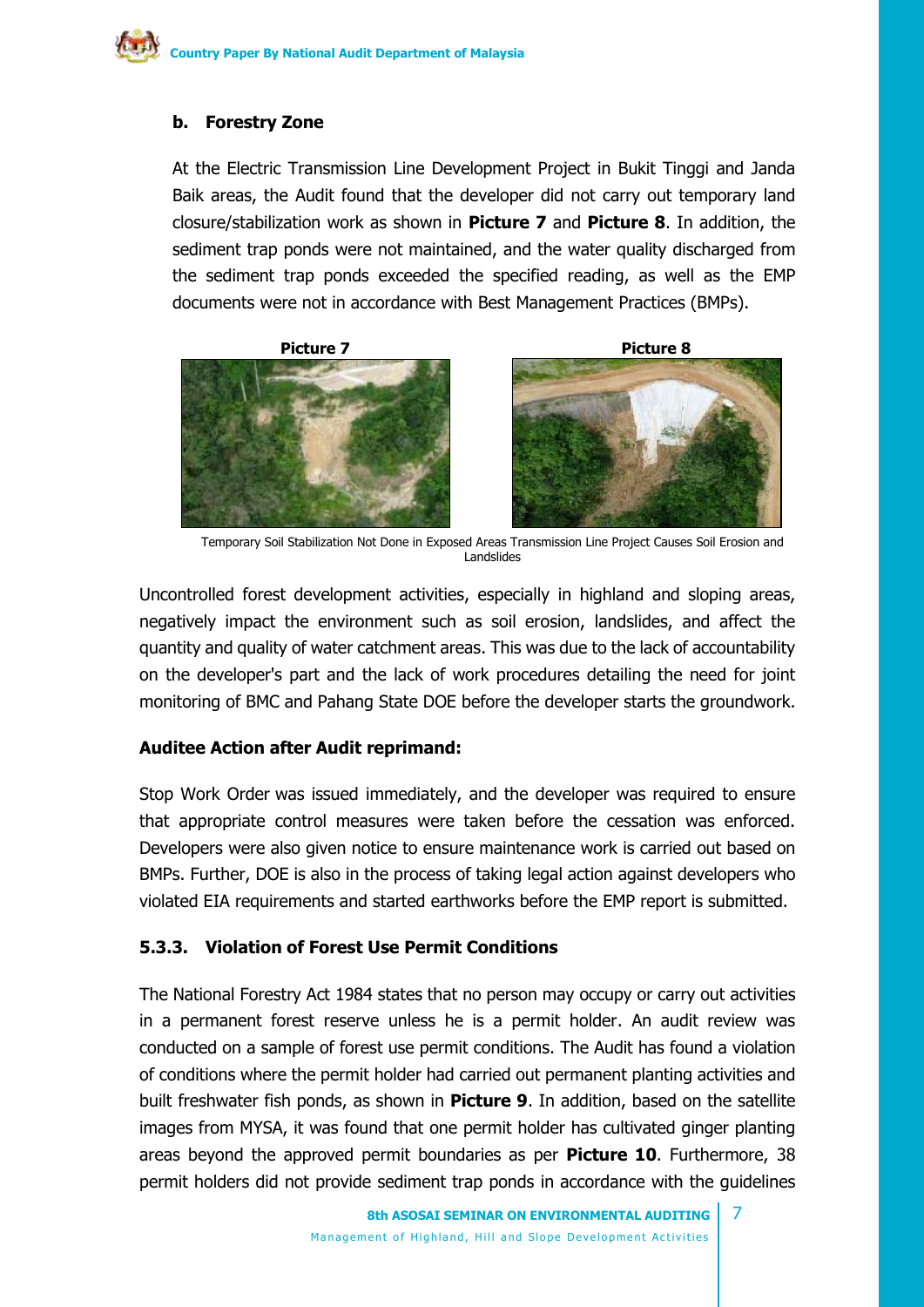related to environmental management. These situations lead to the potential risk of soil erosion, mud floods and water pollution from river silt.



Bukit Tinggi, Bentong - Permit Site To Be Used As A Fish Breeding Place Causes Risk Of River Pollution And Landslides



Bukit Tinggi, Bentong - Ginger Planting Areas Exceeding Permit Boundaries Cause Development Exceeding Prescribed

The violation of forest use permits occurred because the mechanism of monitoring and enforcement of environmental care for development activities in the Forestry Zone is not clearly described in the work procedures and guidelines of the Pahang State FD. Besides, the permits issued also do not stipulate conditions related to environmental protection as stipulated in the Guidelines for Agricultural Projects on Sloping Lands 2000.

## **Auditee Action after Audit reprimand:**

The improvement measures that have been undertaken by the Pahang State DOE are by reviewing and include additional conditions related to the guidelines for use permits in Permanent Forest Reserves.

# **5.3.4. Location of Temporary Occupancy License (TOL) on Reserve Land**

The State Government implements the river reserve according to the method of three times the river's width because the river reserve acts as a buffer between the river and the land adjacent to it to protect the river from unwanted activities. The Audit found that there were five or 33.3% of the 15 approved TOL site locations located near rivers and on reserve land, as shown in **Picture 11** and **Picture 12**.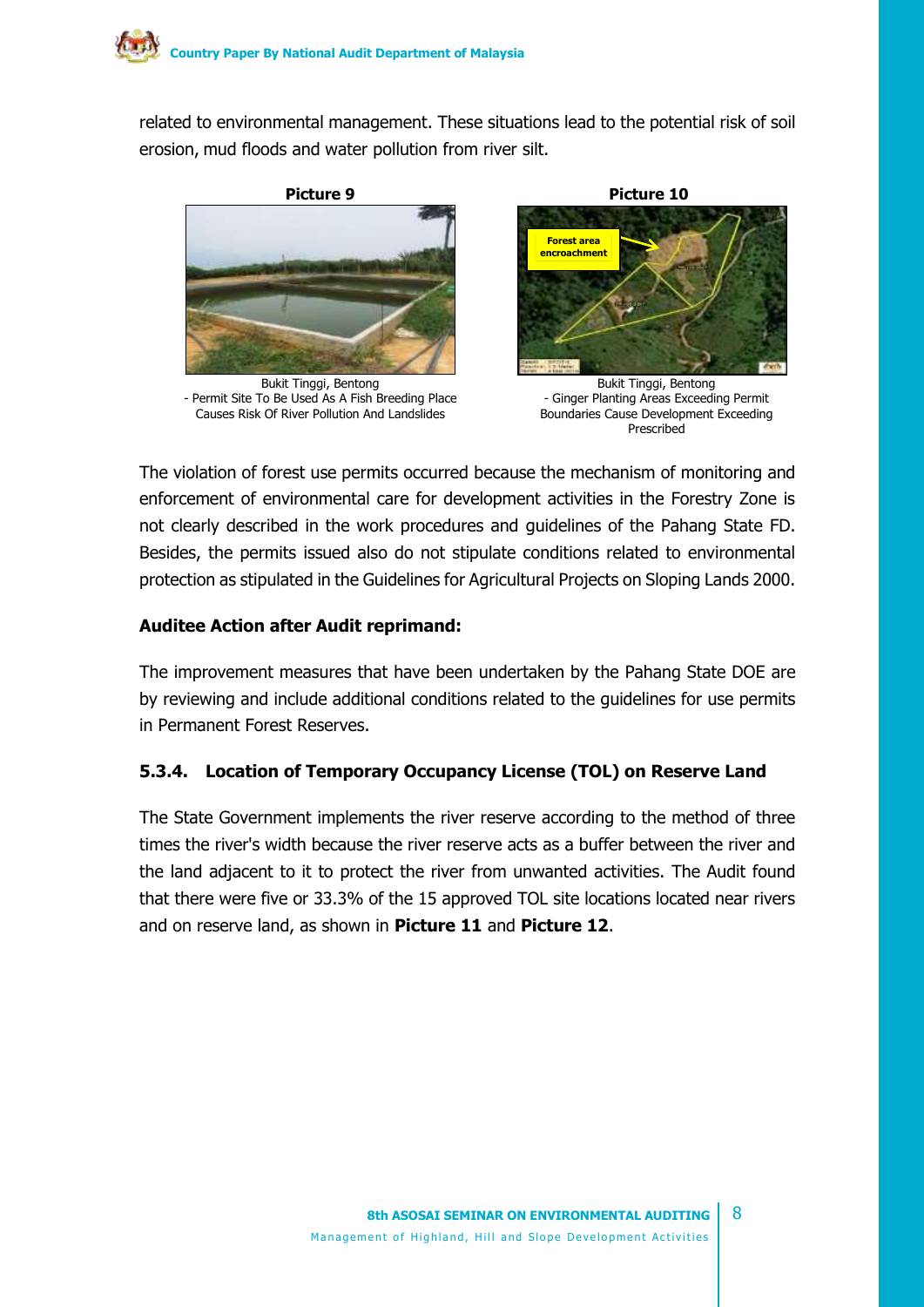

Janda Baik, Bentong - Shophouses Built Near The River Cause The Risk Of River Pollution



Janda Baik, Bentong - Fish Breeding Ponds Located Less Than 20 Meters From The River Causes The Risk Of River Pollution

#### **Auditee Action after Audit reprimand:**

Termination of the relevant TOL will be imposed by BDLO if there are needs involving the river and road reserve in the near future.

# **5.3.5. Temporary Occupation License (TOL) Approval Conditions for Agriculture Not Complied with**

According to Section 68, National Land Code (NLC) 1965, an approved TOL cannot be handed over to another person and will expire if the licensee dies or the licensee company is dissolved. The TOL issued is subject to several conditions that the licensee must comply with, such as not being able to build and erecting permanent buildings or constructions and not being able to cultivate permanent crops. The review found that four (4) TOL approval conditions were not complied with by eight (8) licensees or 53.3% of the 15 TOL. Among the non-compliance with the conditions of the TOL is that the licensee has operated a freshwater fish pond, cultivated permanent crops, and built permanent buildings at the TOL site, as in **Picture 13** below.



**Picture 13** Bukit Tinggi, Bentong - Construction of Permanent Buildings

#### **Auditee Action after Audit reprimand:**

BDLO will consider terminating the TOL, and subsequent enforcement action will be taken under Section 425, NLC or imposed a deposit for land rehabilitation and as appropriate as specified under Section 68A, NLC.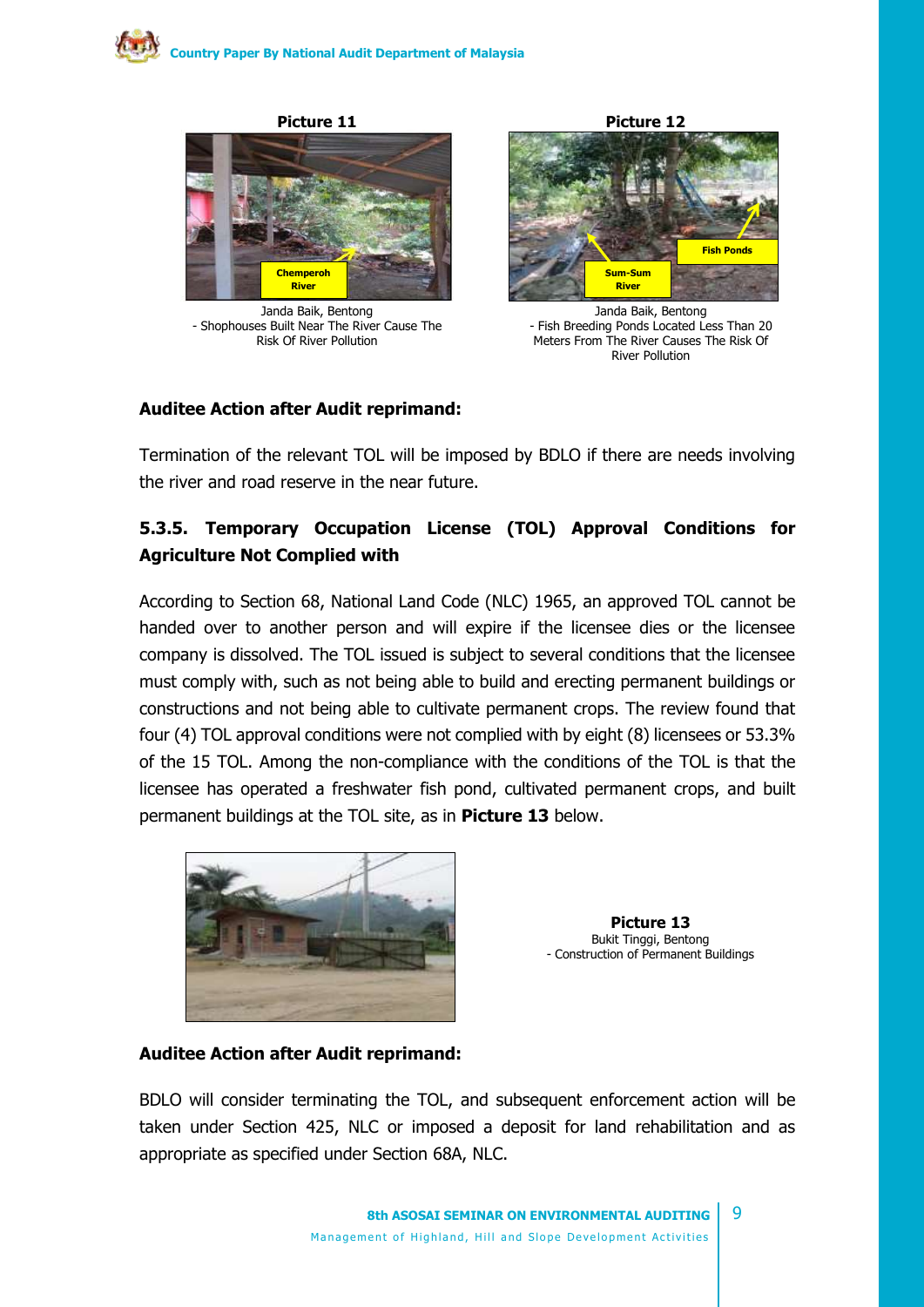# **5.3.6. Good Agricultural Practices Not Adhered to**

The BDLP 2007-2015 states the need to comply with Good Agricultural Practices (GAP) for projects on sloping land areas, such as the ban on the use of heavy machinery and the construction and maintenance of sediment trap ponds to ensure that suspended solids emissions do not exceed standards. The physical visit of the Audit found that nine (9) or 60% of the 15 TOL holders did not comply with the prescribed GAP. This noncompliance occurred because the agricultural practices on sloping land specified in the GAP were not included as one of the conditions for obtaining TOL approval.

#### **Auditee Action after Audit reprimand:**

BDLO will include specific conditions related to GAP for TOL approval for new applications and TOL renewal applications. In addition, the conditions in the Food Agriculture Area ESAs Conservation and Development Planning Guidelines (2014) will also be made a condition for TOL approval.

## **5.4. Monitoring**

Monitoring by relevant parties must be implemented to ensure compliance with the highland development conditions in force. Pahang State DOE is an enforcement agency tasked with administering, implementing, and enforcing the Environmental Quality Act 1974 (Act 127) and the regulations and orders under it. The Pahang State DOE has issued a Notice of Instruction to the developer against the violation of the conditions of EIA approval. However, there is no register of Instruction Notices maintained by the Pahang State DOE to record notices issued to developers.

Apart from that, BMC, BDLO, and Pahang State FD are agencies that have their respective roles in shaping effective and safe environmental management. The Audit review found that environmental compliance audits were not conducted by the three agencies to ensure effective and safe environmental management. In addition, no monitoring of the use of pesticides and chemicals is implemented for development activities in the Agriculture Zone and Forestry Zone involving ginger and vegetable plantation permits and TOL in highland areas by the Pahang State Agriculture Department (AD), BDLO, and Pahang State FD.

# **Auditee Action after Audit reprimand:**

BMC will conduct a compliance audit at the form submission stage to start building work to ensure that the owner has not carried out the work on site. Improvements were made by requiring the developer to submit a pictorial report of the current condition of the site according to the stages of development. BMC will also conduct integrated enforcement with the Pahang State DOE to ensure that the approved conditions are complied with by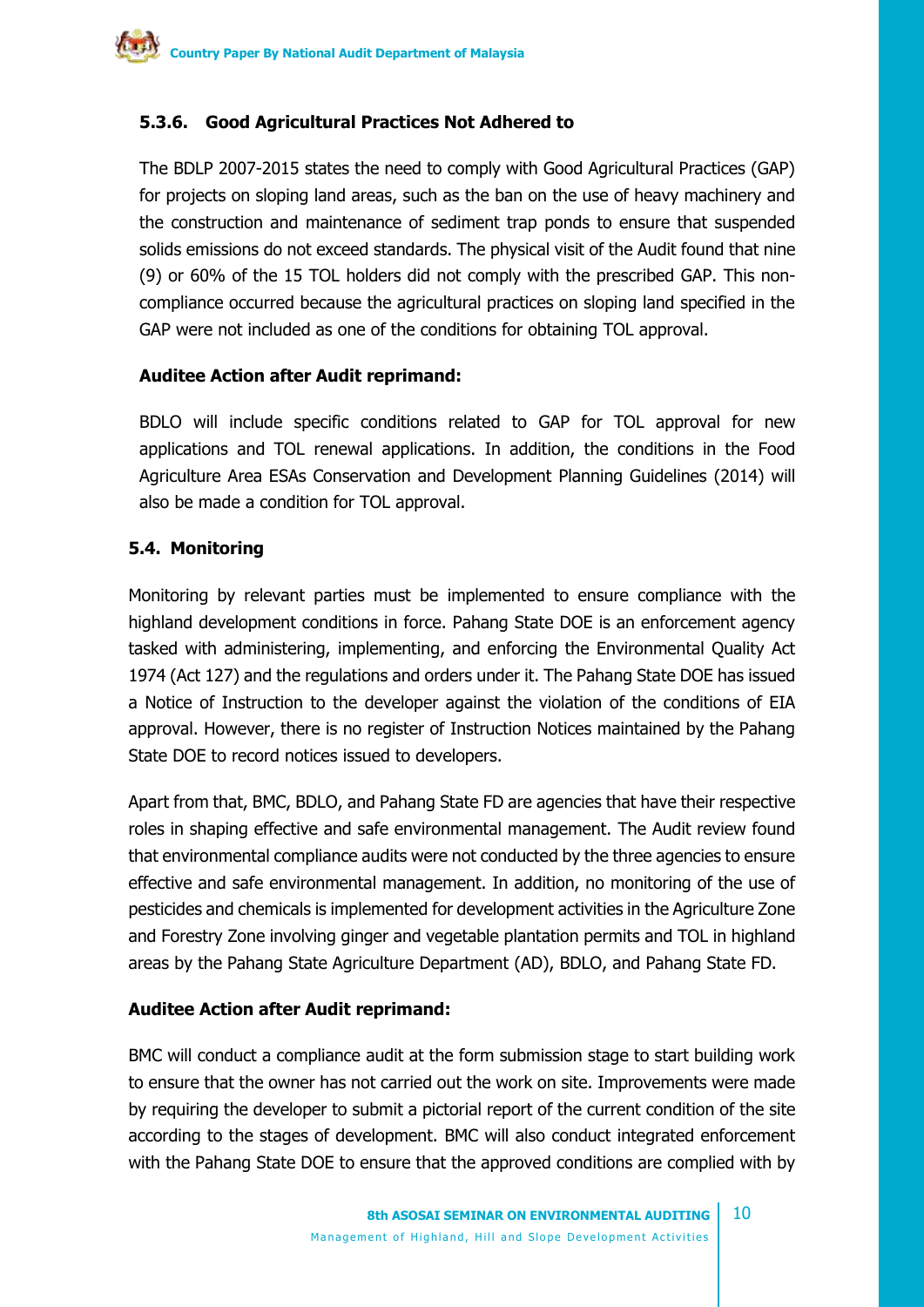

the developer as well as make a complaint report or enforcement operation plan in the One-Stop Center Committee (OSCC) from time to time. BDLO will conduct engagement sessions with the Pahang State AD through the Bentong District AD to implement a more comprehensive evaluation work in the approval of TOL for the purpose of cash crops. Pahang State FD, in collaboration with Pahang State DOE to create a spot check on environmental compliance. Pahang State FD will also update the SOP to include monitoring activities through collaboration with Pahang State AD for the controlled use of pesticides, and a course to improve the understanding of the use of pesticides for permit holders and Pahang State FD people will also be conducted.

The Pahang State Technical Committee for Environmentally Sensitive Areas (TCESAs) (Highlands and Slopes) has been established while the TCESAs Standard Operating Procedures (SOP) were approved and gazetted on 31 July 2019. Among the functions of TCESAs is to evaluate the technical aspects of municipal applications in the ESAs. TCESAs held its first meeting in August 2020 to evaluate the technical aspects of municipal applications in the ESAs.

#### **6. RECOMMENDATIONS**

To ensure that development activities in the highlands, hills, and slopes in the Bentong district are controlled, and the issues of violation of the conditions set do not persist, BMC, BDLO, Pahang State FD, and Pahang State DOE must take action on the following recommendations:

- i. To increase monitoring and enforcement activities in an integrated manner between the relevant departments/agencies to ensure that each development project in the highlands complies with the set development conditions, including aspects of environmental compliance. Take legal action against violations of the conditions set out in the EIA Report and environmental-related guidelines;
- ii. Improving the guidelines and work procedures of departments/agencies related to monitoring and enforcement actions by providing working procedures for environmental compliance audits (spot check); and
- iii. Increase the use of technology or collaborate with relevant agencies to manage and monitor development in highland areas, hills and slopes, especially those involving slopes.